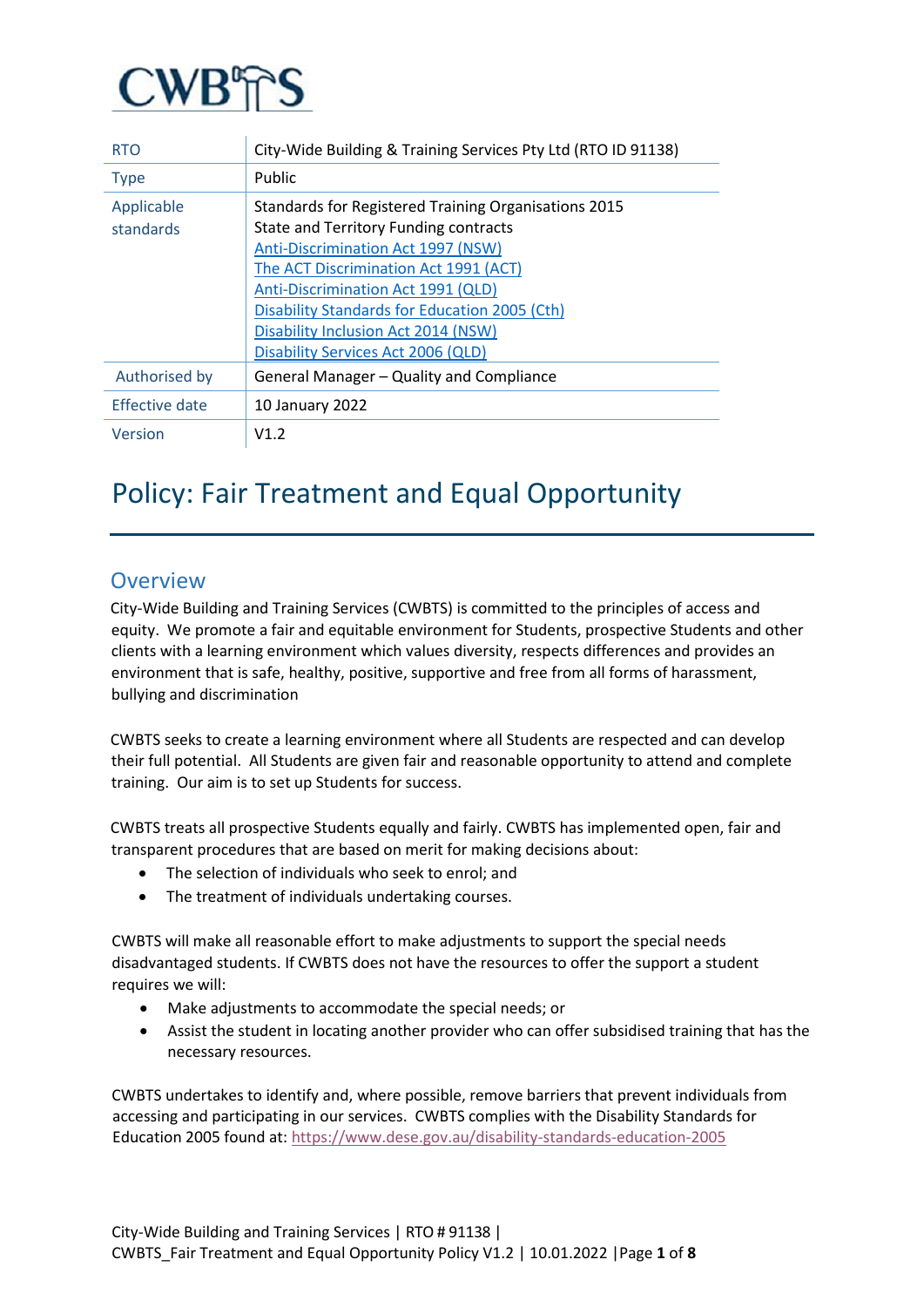This Policy specifically deals with entry to CWBTS courses and general principals of access and equity. For more details on specific access and equity issues, the following policies should also be referred to (all documents can be found on our website[: www.cwbts.com.au](http://www.cwbts.com.au/) under the 'Key Links and Documents' page):

- Vulnerable Persons (Including Children)
- Student Support And Welfare
- Language, Literacy And Numeracy (LLN)
- Grievances, Complaints And Appeals
- Privacy

## **Definitions**

### **Access and Equity**

Services should be available to everyone who is entitled to them and should be free of any form of discrimination irrespective of a person's country of birth, language, culture, race, religion. Services should be developed and delivered on the basis of fair treatment of clients who are eligible to receive them.

Access and Equity principles include:

- Equity for all people through the fair and appropriate allocation of resources
- Equality of opportunity for all people without discrimination
- Access for all people to appropriate quality training and assessment services
- Increased opportunity for people to participate in training

#### **Disadvantaged Groups**

Includes groups who traditionally have been under-represented in Vocational Education and Training such as:

- People with a disability
- Aboriginals and Torres Strait Islanders
- Women
- People from non-English speaking backgrounds
- People in rural and remote areas
- Long term unemployed
- Recent migrants and refugees
- Other groups that may be considered vulnerable

#### **Prospective Students**

Refers to persons enquiring, expressing interest in or wishing to enrol into a CWBTS course.

#### **Students**

Refers to Students who are currently enrolled in a CWBTS course.

#### **Clients**

Refers to non-Students which may include:

- Employers
- Schools
- Other third parties that have paid for costs of training on behalf of Students

City-Wide Building and Training Services | RTO # 91138 | CWBTS\_Fair Treatment and Equal Opportunity Policy V1.2 | 10.01.2022 |Page **2** of **8**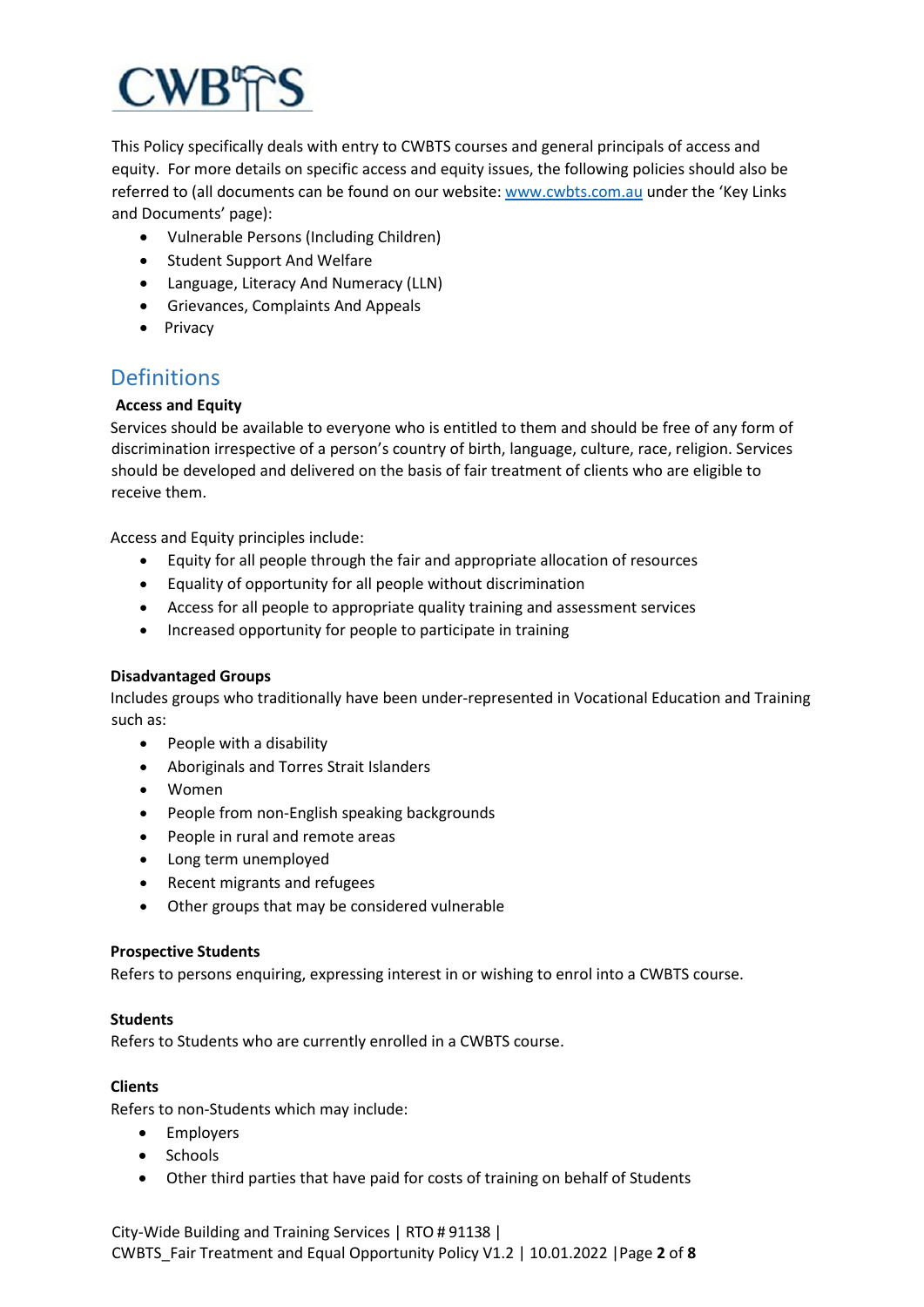

# **Disability Standards for Education 2005**

CWBTS complies with the Disability Standards for Education 2005 found at: <https://www.dese.gov.au/disability-standards-education-2005>

The Standards seek to ensure that students with disability can access and participate in education on the same basis as other students.

On the same basis means that a student with disability must have opportunities and choices which are comparable with those offered to students without disability. This applies to:

- admission or enrolment in an institution
- participation in courses or programs
- use of facilities and services.

The Standards clarify the obligations of education and training providers, and the rights of people with disability, under the Disability Discrimination Act 1992 (DDA). The Standards are subordinate legislation made under the DDA.

#### **Standards for enrolment, participation, curriculum and support services**

The Standards require education providers take reasonable steps to ensure that students with disabilities are provided with opportunities to realise their individual potential through their participation in education and training on the same basis as students without disabilities, and that they are not subject to discrimination.

The process includes:

- consultation with the student;
- consideration of whether an adjustment is necessary;
- if an adjustment is necessary, identification of a reasonable adjustment;
- making the reasonable adjustment

However, education providers are required only to make reasonable adjustments. They are also exempted from making adjustments that would impose unjustifiable hardship on them.

#### **Meaning of 'on the same basis'**

An education provider treats a student with a disability on the same basis as a student without the disability if the student has opportunities and choices, which are comparable with those offered to students without disabilities, in relation to:

- admission or enrolment in an institution; and
- participation in courses or programs and use of facilities and services.

A provider is required to make any decisions about admission and enrolment on the basis that reasonable adjustments will be made where necessary so that the student with a disability is provided with opportunities and choices that are comparable with those available to students without disabilities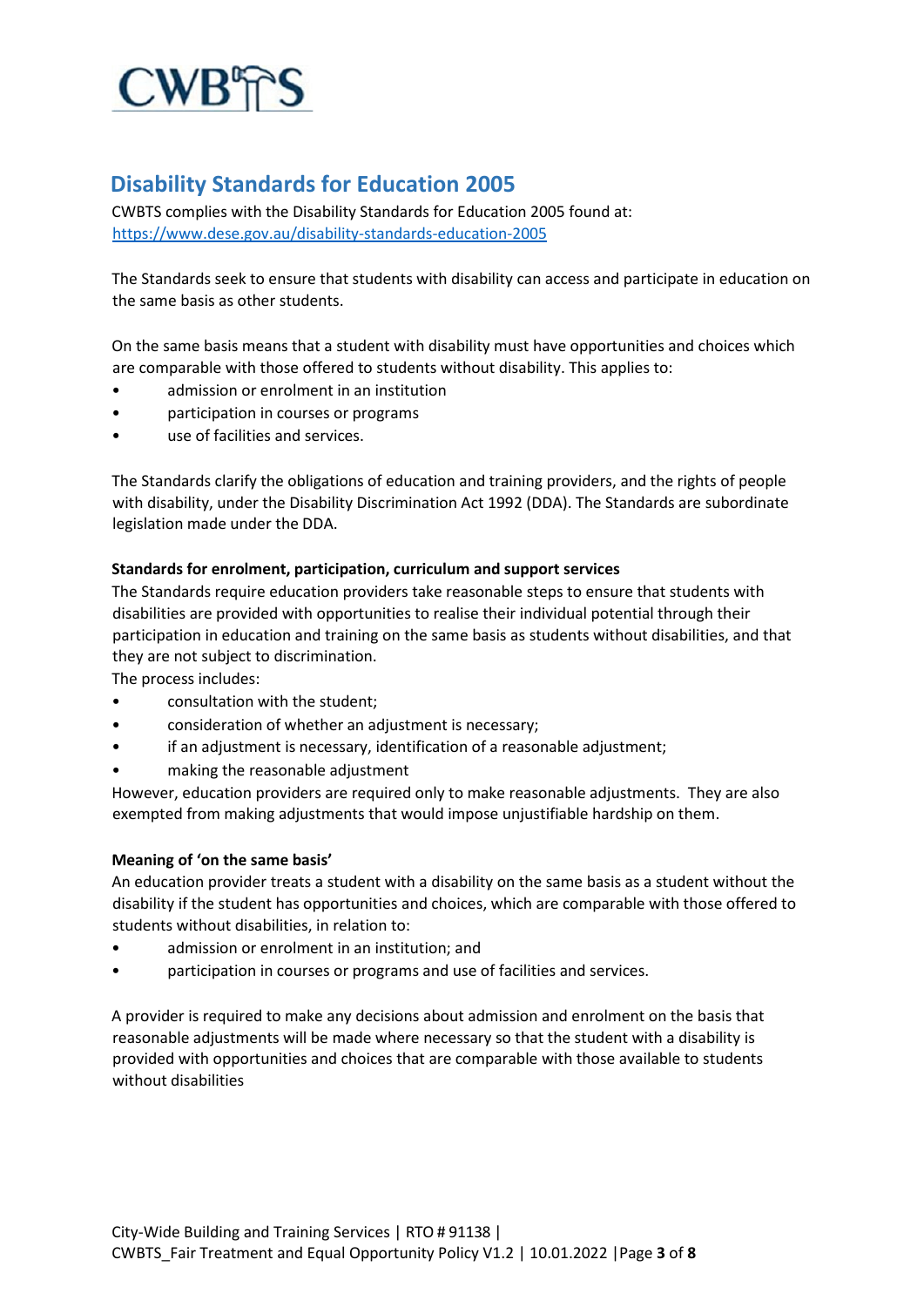

#### **Making reasonable adjustments**

An adjustment is reasonable if it achieves this purpose while taking into account the student's learning needs and balancing the interests of all parties affected, including those of the student with the disability, the education provider, staff and other students.

The need for an adjustment and the nature of an adjustment should be determined in consultation with the student or their associate.

This might include consultation on whether there is any other adjustment that would be no less beneficial for the student but less disruptive and intrusive for others.

In assessing whether a particular adjustment is reasonable for the student with a disability, we take into account:

- the nature of the student's disability;
- the information provided by, or on behalf of, the student about how the disability affects the student's ability to participate;
- views of the student, or an associate of the student, about whether a proposed adjustment is reasonable and will enable the student with a disability to access and participate in education and training opportunities on the same basis as students without disabilities;
- information provided by, or on behalf of, the student about his or her preferred adjustments;
- the effect of the proposed adjustment on the student, including the student's ability to participate in courses or programmes and achieve learning outcomes;
- the effect of the proposed adjustment on anyone else affected, including CWBTS, staff and other students; and
- the costs and benefits of making the adjustment

When considering an adjustment for a student with a disability, a provider is entitled to information about the student's disability and individual requirements if that information is directed towards:

- providing the adjustment, including assessing the nature and extent of the adjustment needed and assessing the provider's capacity to provide the adjustment; and
- an assessment that is intended to clarify the student's ability to comply with any nondiscriminatory requirements of a course or training program.

Any confidential information provided to education providers for the purposes of making adjustments should not be disclosed except for the purposes of the adjustment or in accordance with a lawful requirement.

#### **Obtaining disability information**

When considering an adjustment for a student with a disability, CWBTS is entitled to information about the student's disability and individual requirements if that information is directed towards:

- providing the adjustment, including assessing the nature and extent of the adjustment needed and assessing the provider's capacity to provide the adjustment; and
- an assessment that is intended to clarify the student's ability to comply with any nondiscriminatory requirements of a course or training program.

Any confidential information provided to CWBTS for the purposes of making adjustments will not be disclosed except for the purposes of the adjustment or in accordance with a lawful requirement.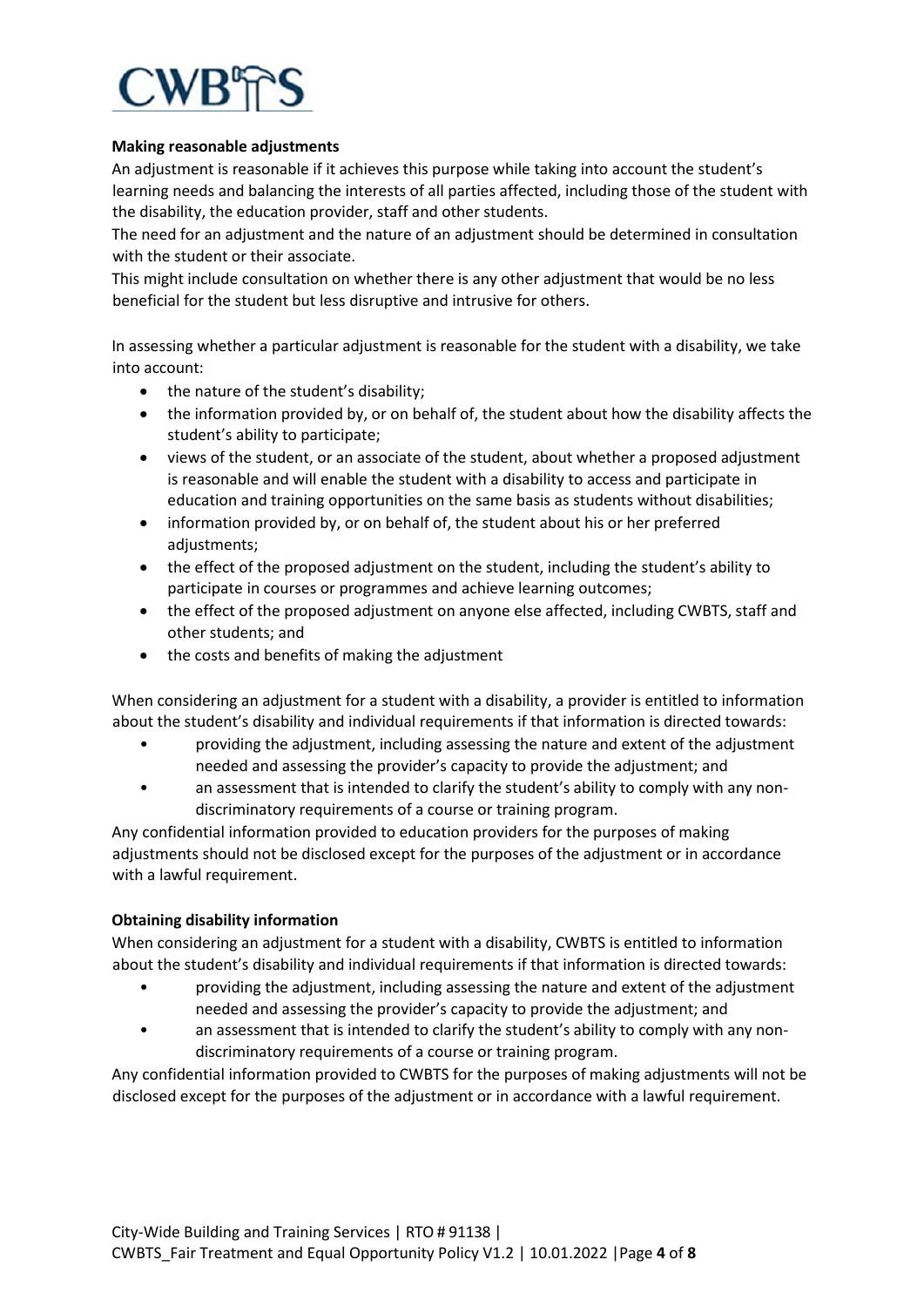

# Student Selection

CWBTS is an equal opportunity company and does not discriminate against or favour groups that may be considered vulnerable or as having special needs when recruiting prospective Students.

#### **Gender**

CWBTS recognises that our courses develop skills and knowledge for vocations that are traditionally male dominated.

CWBTS is required to collect gender information under government reporting requirements.

We do not discriminate on basis of gender as part of our selection process and encourage females, gender X, intersex and transgender Students to apply for courses.

#### **Minimum Entry Requirements**

Each course has an entry selection requirement which is listed on our website. Entry selection requirements will vary from course to course and may include:

- Minimum age
- Pre-requisite unit or qualification
- Language, Literacy and Numeracy (LLN) level (in line with the Australian Core Skills Framework (ASCF) levels)
- Physical health requirements
- Current employment status

#### **Disability, Health and Medical Conditions**

If you have a disability, health or medical condition, you are welcome to apply for our courses.

Some of our courses have a physical health requirement. If you think that you may not meet the requirement for a specific course that you are interested in, we encourage you to contact us.

We may be able to make a reasonable adjustment so that we can accommodate your learning needs.

Reasonable adjustments may include, but are not limited to:

- 1. The selection of elective units
- 2. Use of aids or assistive technology such as hearing aids, PC-tremor control, speech to text software, etc
- 3. Use of external trained support persons such as note takers or interpreters
- 4. The provision of learning materials in alternative formats
- 5. Flexible scheduling

Details of how we approach this is outlined in our Student Support and Welfare policy. Please note that if you cannot meet the inherent requirements of the course, even with adjustments, then you will not be able to successfully complete the course. Where this is the case, CWBTS will advise you as soon as practical and may recommend alternatives. These alternatives may include recommending another course or qualification (which may or may not be provided by CWBTS).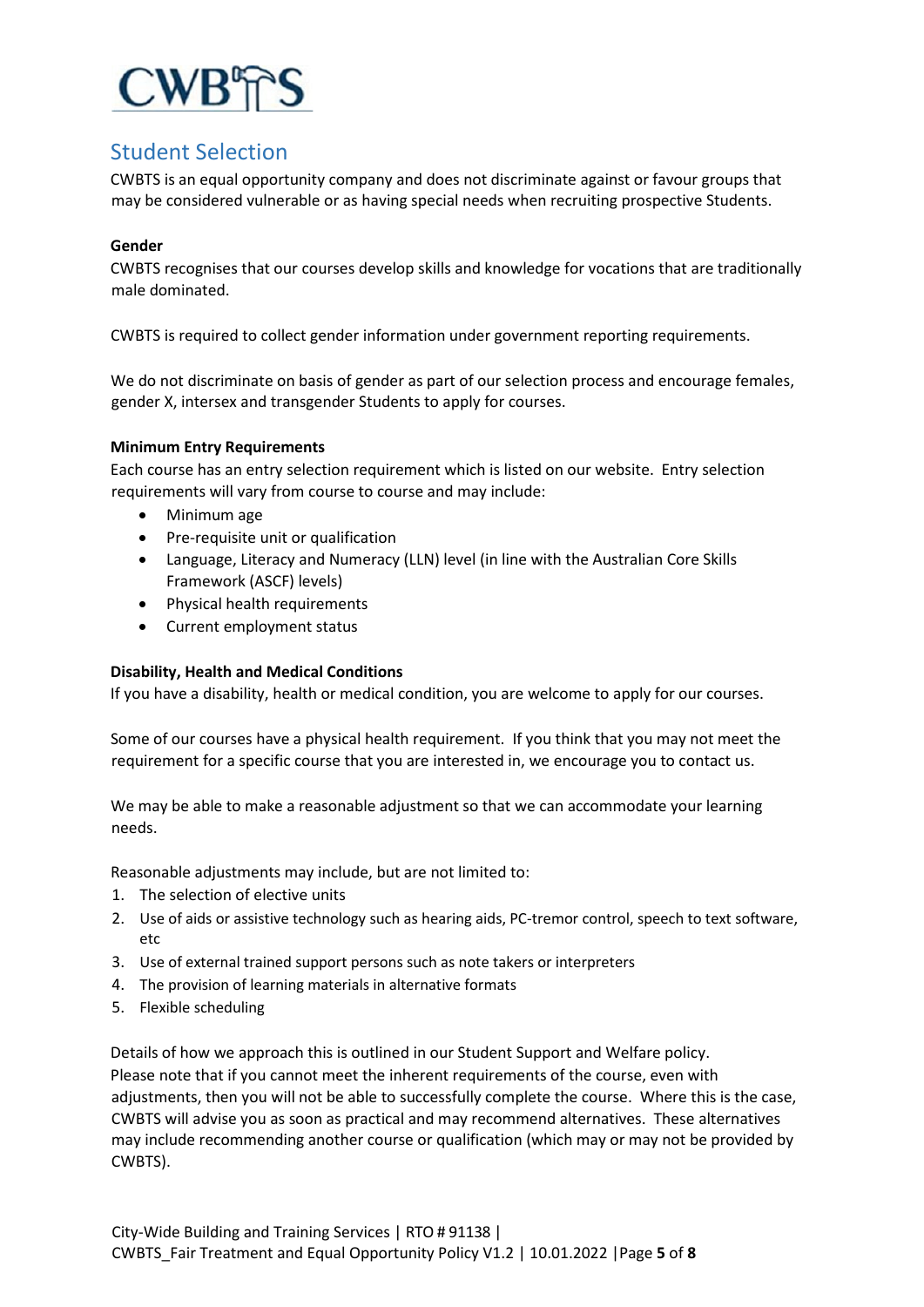

#### **Language, Literacy and Numeracy (LLN)**

Each qualification has a minimum recommended entry level against the following five core skills:

- Learning
- Reading
- Writing
- Oral Communication
- Numeracy

All prospective Students undertake a Language, Literacy and Numeracy (LLN) evaluation prior to an enrolment being accepted.

If a Student does not meet the minimum level in each of the core skills, Individual Learning Needs and Student Welfare Coordinator will evaluate whether a Student could commence the course if they were provided additional support.

If you feel that you would need extra support, please let the enrolment officer know.

For further details on this process, please refer to our Language, Literacy and Numeracy policy which can be found on our website: [www.cwbts.com.au](http://www.cwbts.com.au/) under the 'Key Links and Documents' page.

#### **Age**

All of our courses have a minimum age requirement. This is either 16 or 18 years of age in line with vocational requirements of the qualification being undertaken.

Students who are under 18 years of age at time application must have their application signed by a parent or legal guardian.

We do not have a maximum age requirement and do not discriminate on age.

#### **Race, culture, religion**

Persons of different race, cultures and religion are welcome to apply. We do not discriminate against Students based on these factors.

We do not discriminate against persons with indigenous backgrounds. If you are of Aboriginal and / or Torres Strait Islander background, we encourage you to apply.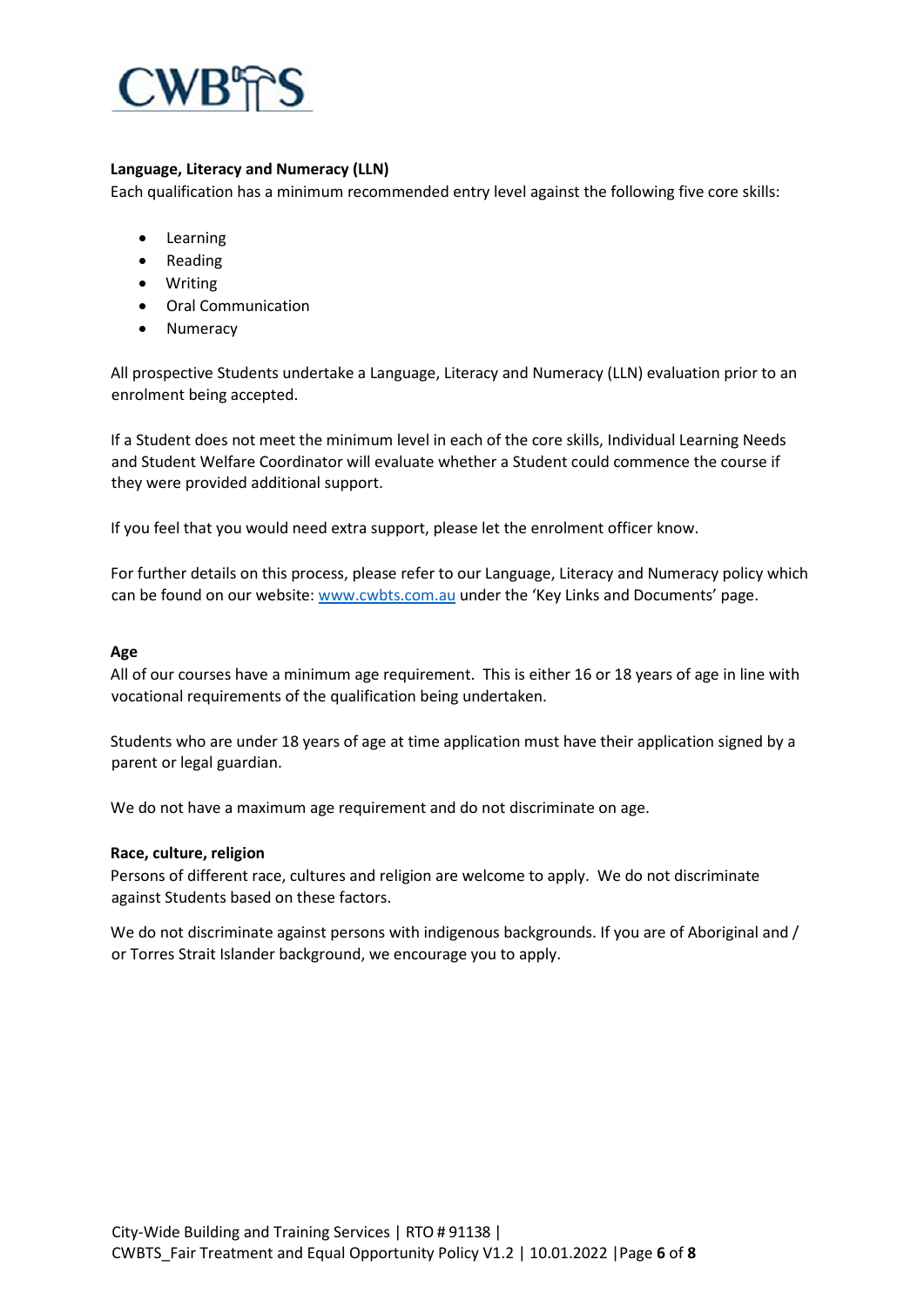

# After Commencement

#### **Cultural or religious requirements**

If you have special cultural or religious requirements that you must meet, please let your Trainer know. We respect all cultural and religious traditions and will best try to accommodate your needs.

#### **Dietary requirements**

If we are providing catering, we will ask Students if they have any dietary requirements.

#### **Harassment**

No form of harassment is tolerated at CWBTS. Harassment includes the following behaviours:

- 1. Verbal, written and physical harassment
- 2. Unwanted sexual advances
- 3. Bullying
- 4. Violence
- 5. Vilification
- 6. Victimisation and / or ostracisation
- 7. Inappropriate comments on social media
- 8. Hazing

CWBTS staff, CWBTS Students and staff working on worksites (where training being undertaken by CWBTS is occurring) all have an obligation to ensure a learning environment that is free from harassment.

Students who participate in harassment of CWBTS staff or other Students will be disciplined. Depending on the seriousness of the behaviour a warning may be issued. In serious cases, Students participating in harassment may not be able to continue.

Likewise, any CWBTS staff found to be participating in harassment will also be disciplined as per internal policies.

Staff of worksites who participate in harassment activities, will be reported to the worksite supervisor.

#### **Illegal behaviour**

Illegal behaviour of any kind is not tolerated.

Where potentially unlawful conduct has occurred, CWBTS will alert the appropriate authorities. Those people who are involved in the complaint (including the complainant, witnesses etc.) are also under a duty to maintain confidentiality and display a commitment to uphold the integrity of the investigation process. If the complainant chooses to bring a support person with them to any meetings, they too are bound by confidentiality.

Medical or health issues that arise after you commence

If you develop a short term or long term medical or health issue after you commence that may affect your ability to participate in training, please let your Trainer know.